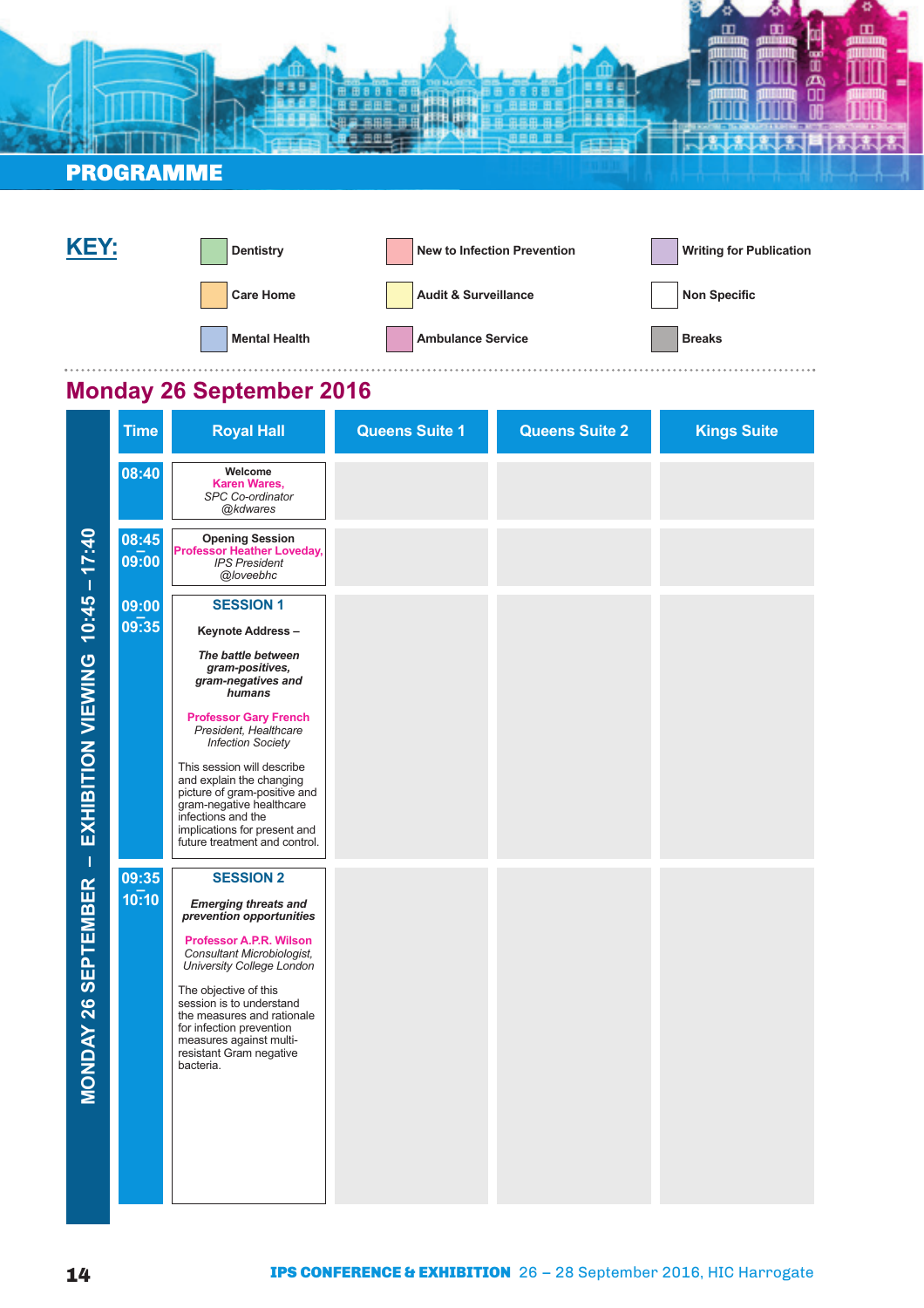

# **Monday** continued

|                                       | <b>Time</b>    | <b>Royal Hall</b>                                                                                                                                                                                                                                                                                                                                                                                                                                                                                                                                                                                                                                                          | <b>Queens Suite 1</b>                               | <b>Queens Suite 2</b>                        | <b>Kings Suite</b> |
|---------------------------------------|----------------|----------------------------------------------------------------------------------------------------------------------------------------------------------------------------------------------------------------------------------------------------------------------------------------------------------------------------------------------------------------------------------------------------------------------------------------------------------------------------------------------------------------------------------------------------------------------------------------------------------------------------------------------------------------------------|-----------------------------------------------------|----------------------------------------------|--------------------|
| $10:45 - 17:40$<br>EXHIBITION VIEWING | 10:10<br>10:45 | <b>SESSION 3</b><br>Adapt to adopt<br><b>Professor Didier Pittet</b><br>Director, Infection Control<br>Programme & WHO<br>Collaborating Centre on<br>Patient Safety, The University<br>of Geneva Hospitals and<br><b>Faculty of Medicine</b><br>@DidierPittet<br>This session is about how<br>economics can inform<br>decisions about the many<br>competing infection<br>prevention activities we<br>have to choose between.<br>There is not enough money<br>to do everything for all<br>patients all of the time. The<br>talk will include examples<br>about programmes to<br>prevent infections in total hip<br>replacements and initiatives<br>to improve hand hygiene. |                                                     |                                              |                    |
|                                       | 10:45<br>11:30 |                                                                                                                                                                                                                                                                                                                                                                                                                                                                                                                                                                                                                                                                            | EXHIBITION VIEWING, POSTER VIEWING AND REFRESHMENTS |                                              |                    |
| Т<br>26 SEPTEMBER<br><b>MONDAY</b>    | 11:30<br>12:05 | <b>SESSION 4</b><br><b>EM Cottrell Lecture</b><br><b>Mary Dixon-Woods</b><br>Fellow, Academy of Social<br>Sciences and the Academy<br>of Medical Sciences<br>@MaryDixonWoods<br>The objective of this session<br>is to explore how research in<br>patient safety and infection<br>prevention and control can<br>mutually inform each other<br>to the benefit of both.                                                                                                                                                                                                                                                                                                      |                                                     |                                              |                    |
|                                       | 12:10<br>12:30 | <b>IPS Annual General Meeting</b><br>This session is open to<br>members only                                                                                                                                                                                                                                                                                                                                                                                                                                                                                                                                                                                               | FOR NON IPS MEMBERS                                 | <b>EXHIBITION VIEWING AND POSTER VIEWING</b> |                    |
|                                       | 12:30<br>13.45 |                                                                                                                                                                                                                                                                                                                                                                                                                                                                                                                                                                                                                                                                            | <b>EXHIBITION VIEWING, POSTER VIEWING AND LUNCH</b> |                                              |                    |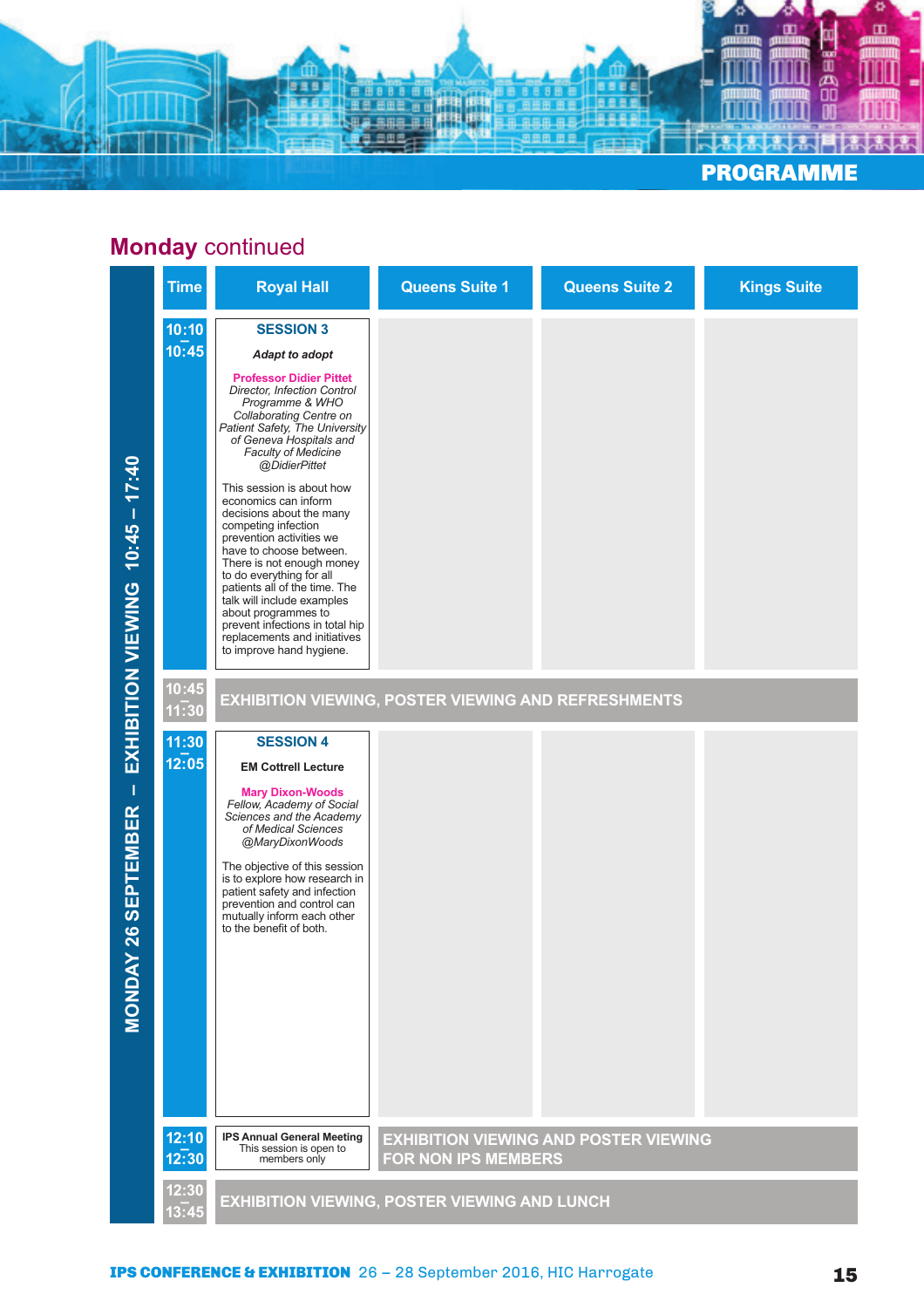#### PROGRAMME

### **Monday** continued

房房房

n Boot on Alban<br>La Boot on Mission<br>La Boot on Mission

| <b>Time</b>    | <b>Royal Hall</b>                                                                                                                                                                                                                                                                                                                                                                                                                                                                                                                                                                                                                                               | <b>Queens Suite 1</b>                                                                                                                                                                                                                                                                                                                                                                                                                                                                                                                                                                                                                             | <b>Queens Suite 2</b>                                                                                                                                                                                                                                                                                                                                                                                                                                                                                           | <b>Kings Suite</b>                                                                                                                                                                                                                                                                                                                                                                                                                                                                                                                                                                                                                                                                                                               |
|----------------|-----------------------------------------------------------------------------------------------------------------------------------------------------------------------------------------------------------------------------------------------------------------------------------------------------------------------------------------------------------------------------------------------------------------------------------------------------------------------------------------------------------------------------------------------------------------------------------------------------------------------------------------------------------------|---------------------------------------------------------------------------------------------------------------------------------------------------------------------------------------------------------------------------------------------------------------------------------------------------------------------------------------------------------------------------------------------------------------------------------------------------------------------------------------------------------------------------------------------------------------------------------------------------------------------------------------------------|-----------------------------------------------------------------------------------------------------------------------------------------------------------------------------------------------------------------------------------------------------------------------------------------------------------------------------------------------------------------------------------------------------------------------------------------------------------------------------------------------------------------|----------------------------------------------------------------------------------------------------------------------------------------------------------------------------------------------------------------------------------------------------------------------------------------------------------------------------------------------------------------------------------------------------------------------------------------------------------------------------------------------------------------------------------------------------------------------------------------------------------------------------------------------------------------------------------------------------------------------------------|
| 13:45<br>14:20 | <b>SESSION 5a</b><br><b>Making the Patient</b><br><b>Experience a Priority</b><br><b>Liz Jones</b><br><b>Head of Patient Environment</b><br>Department of Health<br>At the end of this session,<br>participants will understand<br>how a good environment<br>can give patients greater<br>confidence in the healthcare<br>system. They will also<br>appreciate how to modify<br>the environment to give<br>better care for people with<br>dementia and will be able to<br>identify areas of tension<br>between an environment<br>focused on infection<br>prevention and one that<br>takes account of wider<br>aspects of patient safety<br>and comfort.         | <b>SESSION 5b</b><br>Oral paper presentation 1<br><b>Development of</b><br>national guidance for<br>the decontamination<br>of semi-invasive<br>ultrasound probes<br><b>Hayley Kane</b><br>Robert Seremani <sup>1</sup><br><b>Andrew Tweedie<sup>2</sup></b><br><sup>1</sup> Health Protection Scotland,<br><sup>2</sup> Health Facilities Scotland<br>Oral paper presentation 2<br>The importance of room<br>set up (staging) on efficacy<br>of UVC whole room<br>disinfection in a single<br>side-room with en-suite.<br><b>Angela Beal, Karren</b><br><b>Staniforth, Natalie Vaughan</b><br>Nottingham University<br><b>Hospitals NHS Trust</b> | <b>SESSION 5c</b><br><b>Evaluation of training</b><br><b>Martin Kiernan</b><br><b>Visiting Clinical Fellow,</b><br><b>Richard Wells Research</b><br>Centre, University of West<br><b>London and Clinical Director,</b><br>Gama Healthcare<br>@emrsa15<br>During this session Martin<br>will review the importance<br>of evaluating training,<br>discuss evaluation methods<br>and review strategies for<br>measuring the effectiveness<br>of training in terms of<br>attitudes, skills and<br>behaviour change. | <b>SESSION 5d</b><br><b>NEW TO INFECTION</b><br><b>PREVENTION STREAM</b><br><b>Craig Bradley</b><br><b>Lead Nurse for Infection</b><br><b>Prevention, University</b><br><b>Hospitals Birmingham NHS</b><br><b>Foundation Trust</b><br>@CraigBradleyF1<br><b>Karen Wares</b><br><b>Nurse Consultant-</b><br><b>Healthcare Associated</b><br>Infection (HAI), NHS<br>Grampian<br>@kdwares<br>This session will give the<br>audience an opportunity to<br>network, explain our top-tips<br>for infection prevention and<br>describe the opportunities<br>available for an Infection<br><b>Prevention Practitioner.</b>                                                                                                              |
| 14:25<br>15:00 | <b>SESSION 6a</b><br><b>Hygienic laundering of</b><br>clothing, bedlinens, towels<br>etc in domestic and<br>healthcare settings-<br>new insights<br><b>Professor Sally Bloomfield</b><br>London School of Hygiene<br>and Tropical Medicine<br>@SallyFBloom<br>* recognition to co-author:<br>Prof. Dr Dirk Bockmühl,<br>Rhine-Waal University of<br><b>Applied Sciences, Germany</b><br>The objective of this session<br>is to review existing and<br>new data on how<br>temperature, detergent<br>formulation and wash cycle<br>conditions affect hygiene<br>efficacy of machine<br>laundering and evaluate<br>implications for laundering<br>recommendations. | <b>SESSION 6b</b><br>Oral paper presentation 3<br><b>Establishing caesarean</b><br>section surveillance as a<br>patient safety initiative -<br>A trust's success story<br>Lilian Chiwera,<br>Dr Neil Wigglesworth,<br><b>Ms Fiona Little,</b><br>Dr William Newsholme,<br><b>Dr Patrick Bose,</b><br><b>Dr Gabriella Gray</b><br>Guys & St Thomas' NHS<br><b>Foundation Trust.</b><br>Oral paper presentation 4<br><b>Reducing naughty CAUTI</b><br>Carole Hallam,<br><b>Maggie Shepley</b><br>Calderdale and Huddersfield<br><b>NHS Foundation Trust</b>                                                                                         | <b>SESSION 6c</b><br>How effective is our<br>teaching?<br><b>Paul Weaving</b><br>Associate Director of<br>Infection Prevention and<br><b>Control, North Middlesex</b><br>Hospital<br>@APaulW<br>This session will explore<br>some of the factors that may<br>influence the effectiveness<br>of teaching and contribute<br>to understanding the<br>importance of effective<br>evaluation.                                                                                                                        | <b>SESSION 6d</b><br>The basics of microbiology<br>and immunology<br><b>Dr Tim Boswell</b><br><b>HIS Chairman and</b><br><b>Consultant Medical</b><br>Microbiologist, Nottingham<br><b>University Hospitals</b><br><b>NHS Trust, UK</b><br>@TimCJBoswell<br>The objective of this session<br>is to give a basic overview<br>of medical microbiology<br>(bacteria, viruses and fungi),<br>to understand the principles<br>of colonisation, infection and<br>opportunistic infection, to<br>understand the basic<br>principles behind infection<br>diagnosis, taking of samples<br>and interpretation of results,<br>and finally to look at the<br>basics of immunology -<br>immune response, natural<br>immunity and vaccination. |

ø

œ

ø œ

α

四番

蕊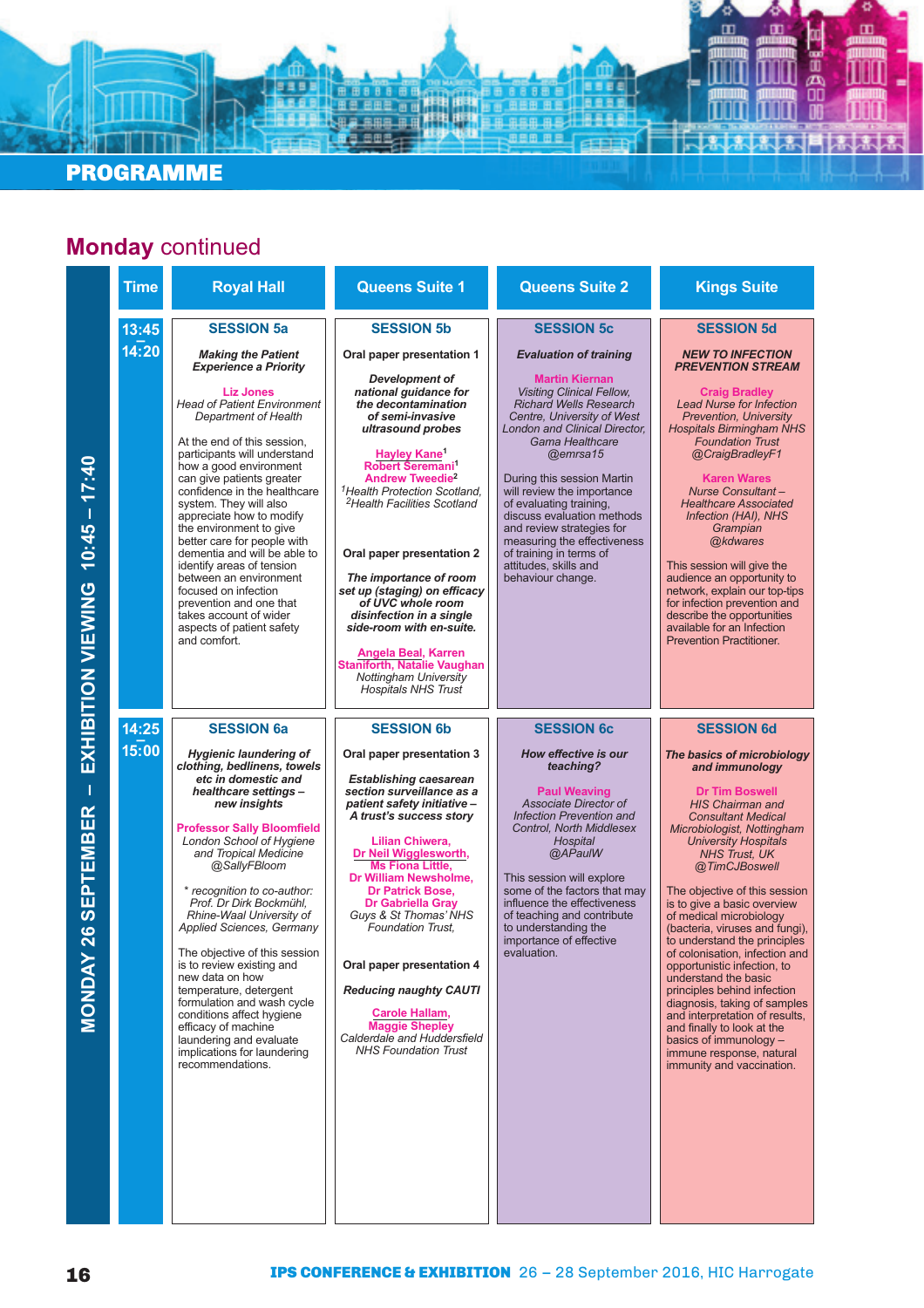

#### **Monday** continued

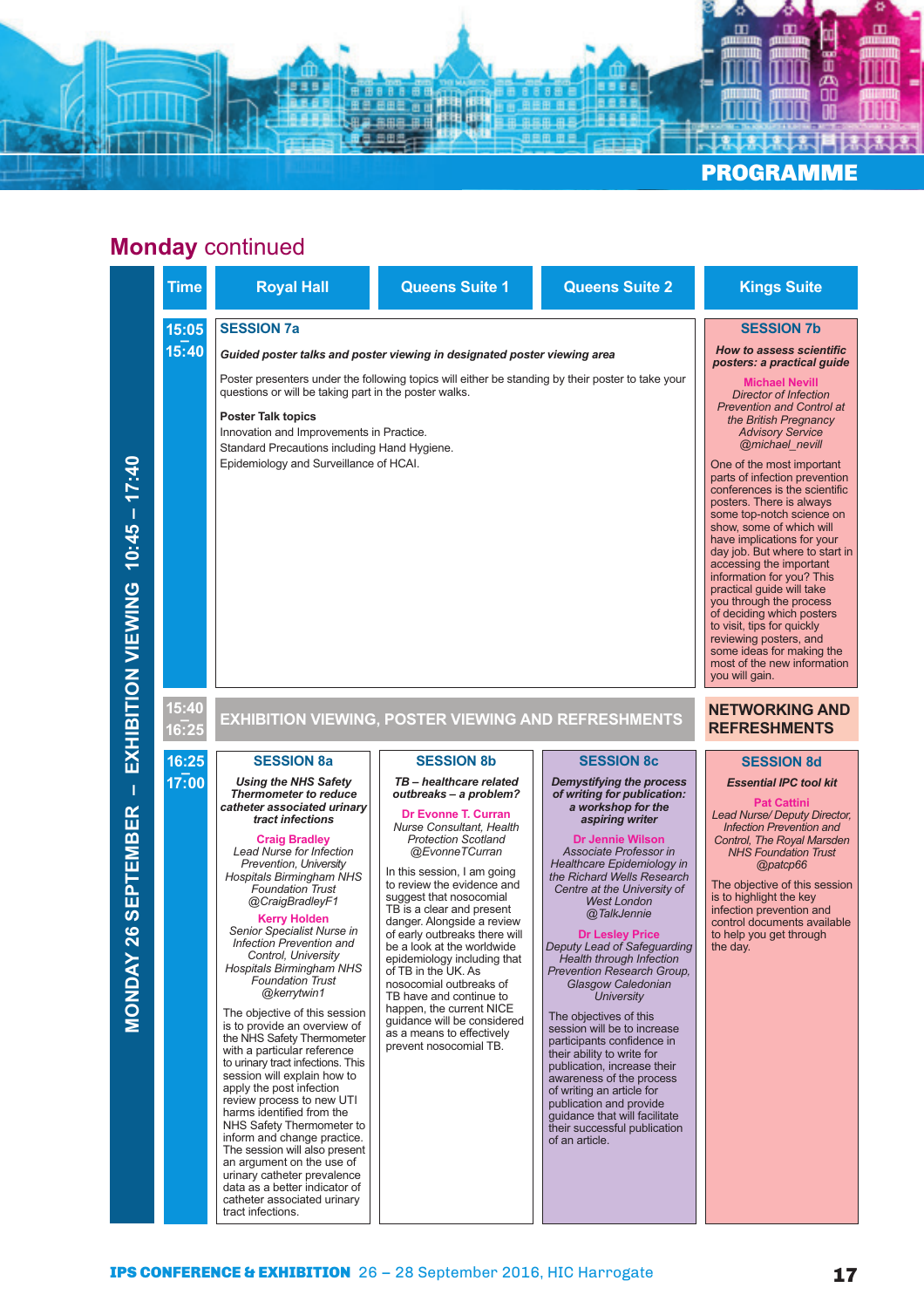

#### **SESSION 9a** *CDI – where are we?* **Professor Mark H. Wilcox** *Consultant Microbiologist and Head of Microbiology, Leeds Teaching Hospitals* The objective of this session is to update on the progress with controlling CDI with a review of new developments. **SESSION 9b** *Unmasking a patient to healthcare worker TB outbreak* **Dr Mark Garvey** *Principal Clinical Scientist in Infection University Hospitals Birmingham NHS Trust @drmarkgarvey* During this session Dr Garvey will describe an outbreak of TB in a healthcare setting and highlight the risk of TB transmission in a healthcare setting. The session also aims to improve recognition of patients with suspected infectious or confirmed pulmonary or laryngeal TB before or at presentation and heighten awareness of healthcare workers to TB and the tests available for diagnosis. The infection prevention and control measures for staff dealing with TB will also be discussed **SESSION 9c** *Clean it up! Decontamination of devices and the environment* **Peter Hoffman** *Consultant Clinical Scientist in Public Health England.* This session will describe the principles of decontamination, discuss how to risk assess for the decontamination of medical devices and explain how to put this into practice. **17:05 – 17:40 Monday** continued **MONDAY 26 SEPTEMBER – EXHIBITION VIEWING 10:45 – 17:40 Time Royal Hall Queens Suite 1 Queens Suite 2 Kings Suite**

#### **Tuesday 27 September 2016**

**SESSION 10a –** *Meet the expert:* **08:30 – 09:00**

*Standard infection control precautions* 

**Lisa Ritchie** *Nurse Consultant Infection Control, Health Protection Scotland @Lisaritchie111*

The objective of this session is to make a case for the standardisation of Standard Infection Control Precautions (SICPs).

#### **SESSION 10b –**

*Meet the expert: Current microbiological threats*

#### **Dr Tim Boswell**

*HIS Chairman and Consultant Medical Microbiologist, Nottingham University Hospitals NHS Trust @TimCJBoswell*

This session will review the micro-organisms and other microbiological issues that currently pose a threat to the NHS from an infection prevention and control perspective.

#### **SESSION 10c –**

*Meet the expert: Using the toolkit to build a CPE policy*

#### **Dr Jon Otter**

*Epidemiologist, Imperial College Healthcare NHS Trust @jonotter*

#### **Tracey Galletly**

*@TraceyGalletly Trust Lead Nurse for IPC, Imperial College London*

This will be an interactive session to discuss some of the controversial areas in building a CPE policy.

We will discuss: screening (who, how, when?), isolation (pre-emptive, duration, PPE, priorities, cohorting?), cleaning/disinfection (agent, frequency, assurance, automation?), and 'outside the box' measures (staff screening, monitors, decolonisation? The discussion will provide insight into how other hospitals address the management of CPE, and work towards a consensus on controversial points. • Practical challenges around converting policy

**TUESDAY 27 SEPTEMBER – EXHIBITION VIEWING 08:30 – 17:35**

into practice will be discussed.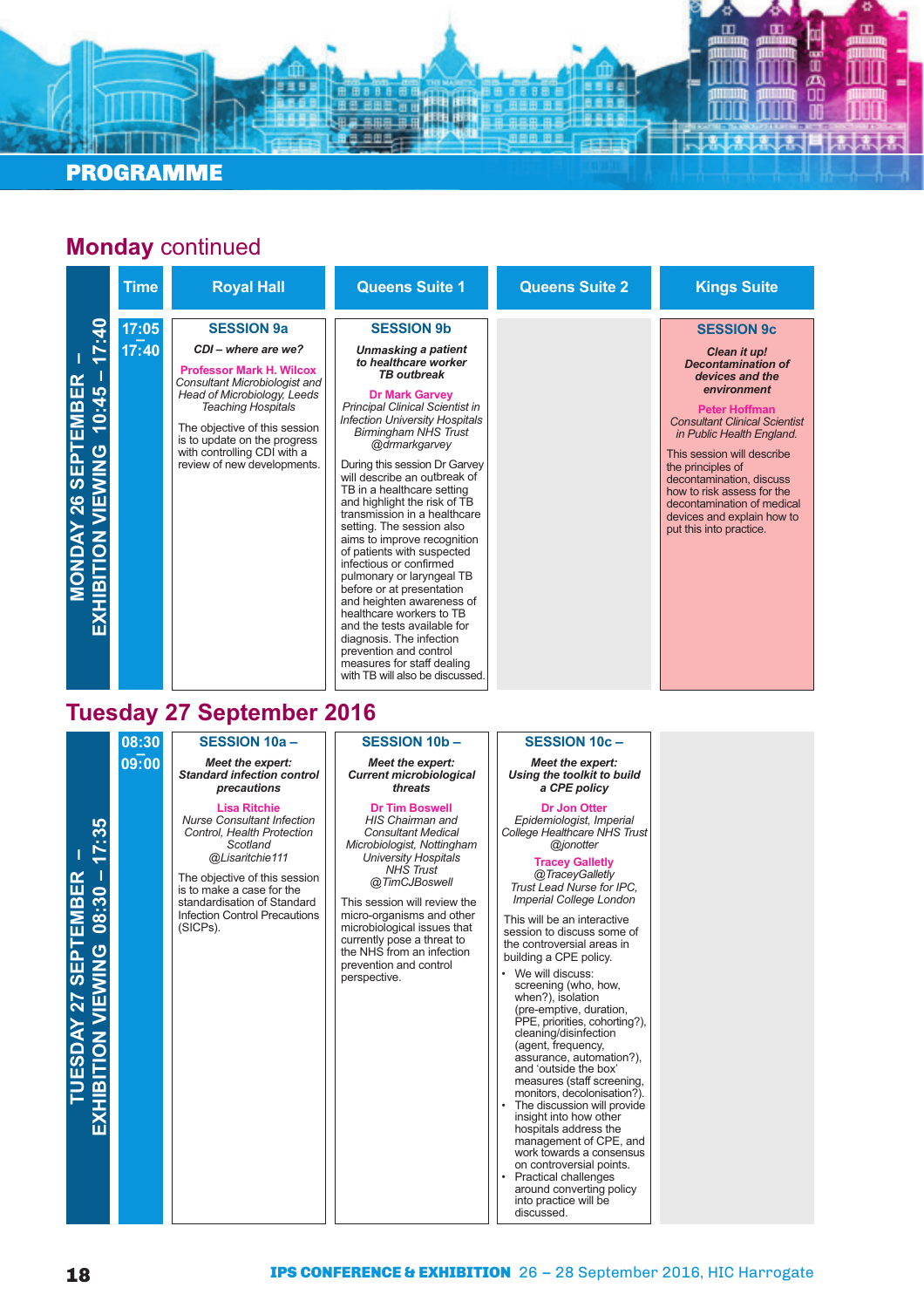

|                                                         | <b>Time</b>    | <b>Royal Hall</b>                                                                                                                                                                                                                                                                                                                                                                                                                                                                                                                                                                                                   | <b>Queens Suite 1</b>                                                                                                                                                                                                                                                                                                                                                                                 | <b>Queens Suite 2</b>                                                                                                                                                                                                                                                                                                                                             | <b>Kings Suite</b>                                                                                                                                                                                                                                                                                                                                                                                                                                                                                                                                                                                           |
|---------------------------------------------------------|----------------|---------------------------------------------------------------------------------------------------------------------------------------------------------------------------------------------------------------------------------------------------------------------------------------------------------------------------------------------------------------------------------------------------------------------------------------------------------------------------------------------------------------------------------------------------------------------------------------------------------------------|-------------------------------------------------------------------------------------------------------------------------------------------------------------------------------------------------------------------------------------------------------------------------------------------------------------------------------------------------------------------------------------------------------|-------------------------------------------------------------------------------------------------------------------------------------------------------------------------------------------------------------------------------------------------------------------------------------------------------------------------------------------------------------------|--------------------------------------------------------------------------------------------------------------------------------------------------------------------------------------------------------------------------------------------------------------------------------------------------------------------------------------------------------------------------------------------------------------------------------------------------------------------------------------------------------------------------------------------------------------------------------------------------------------|
| $08:30 - 17:35$                                         | 09:05<br>09:40 | <b>SESSION 11a</b><br>Do we really know what<br>our hands do?<br>Dr Hugo Sax<br><b>Head of Infection Control</b><br>Programme, University<br>of Zurich<br>@hugo sax<br>During this session Dr Sax<br>will perceive the care<br>environment as a multi-way<br>traffic system for potential<br>pathogens; distinguish<br>physiopathology of infection<br>versus spread of antibiotic<br>resistance genes among<br>colonizing flora; appreciate<br>the difference between<br>human risk perception and<br>true microbiological risk and<br>appreciate the limits of<br>today's knowledge about the<br>'life of germs'. |                                                                                                                                                                                                                                                                                                                                                                                                       |                                                                                                                                                                                                                                                                                                                                                                   | <b>SESSION 11b</b><br><b>Mental health workshop</b><br><b>Outbreak of Campylobacter</b><br>in a mental health trust<br><b>Penny Criddle</b><br><b>Senior Infection Prevention</b><br>and Control Nurse, Royal<br><b>Devon and Exteter NHS</b><br><b>Foundation Trust</b><br>A multi-agency investigation<br>of Campylobacter infection<br>will be described; the<br>challenges of undertaking<br>epidemiological studies in a<br>mental health setting will be<br>discussed and conclusions<br>and lessons learned from<br>the outbreak shared.                                                              |
| EXHIBITION VIEWING<br><b>SEPTEMBER</b><br>27<br>TUESDAY | 09:45<br>10:20 | <b>SESSION 12a</b><br>Antibiotic stewardship - a<br>national and international<br>perspective<br><b>Dr Kieran Hand</b><br>Consultant Pharmacist,<br>University Hospital<br>Southampton<br>This session aims to increase<br>delegates' awareness of<br>antibiotic stewardship<br>initiatives active in primary<br>and secondary care in the<br>NHS in 2016 and to place<br>into context with stewardship<br>strategies in other countries.                                                                                                                                                                           | <b>SESSION 12b</b><br>Staphylococcus aureus<br>carriage in patients and<br>staff - what are the<br><i>implications?</i><br><b>Dr Peter Jenks</b><br>Director of Infection<br>Prevention and Control.<br><b>Plymouth Hospitals</b><br><b>NHS Trust</b><br>The objective of this<br>session is to understand<br>the current significance of<br>Staphylococcus aureus<br>carriage in patients and staff. | <b>SESSION 12c</b><br><b>Introducing the new WHO</b><br>guidelines for surgical site<br>infection prevention<br><b>Dr Peter Bischoff</b><br><b>Resident and Research</b><br>Fellow, University Berlin<br>This session aims to<br>inform delegates of the<br>new WHO SSI guidelines,<br>and advise them on the<br>recommendations for<br>practical implementation. | <b>SESSION 12d</b><br><b>Mental health workshop</b><br>Self-harm – is it just a<br><b>Mental Health problem?</b><br><b>Amanda Miskell</b><br><b>Consultant Nurse Infection</b><br><b>Prevention and Control.</b><br><b>Cheshire and Wirral</b><br>Partnership (CWP) NHS<br><b>Foundation Trust</b><br>Self-harm is a generic term<br>usually associated with<br>Mental Health services. This<br>session will explore the<br>meaning of self-harm, how<br>to reduce the associated<br>risks, including infection, and<br>improve the outcomes for<br>those who self-harm or care<br>for people who self-harm. |
|                                                         | 10:25<br>10:55 | in the poster walks.<br>Outbreaks & other topics.                                                                                                                                                                                                                                                                                                                                                                                                                                                                                                                                                                   | SESSION 13 Poster talks and poster viewing in designated poster viewing area<br>Decontamination of environment & decontamination of equipment.<br>Antimicrobial prescribing and stewardship & education and training.                                                                                                                                                                                 | Poster presenters under the following topics will either be standing by their poster to take your questions or will be taking part                                                                                                                                                                                                                                |                                                                                                                                                                                                                                                                                                                                                                                                                                                                                                                                                                                                              |
|                                                         | 10:55          |                                                                                                                                                                                                                                                                                                                                                                                                                                                                                                                                                                                                                     | EXHIBITION VIEWING, POSTER VIEWING AND REFRESHMENTS                                                                                                                                                                                                                                                                                                                                                   |                                                                                                                                                                                                                                                                                                                                                                   |                                                                                                                                                                                                                                                                                                                                                                                                                                                                                                                                                                                                              |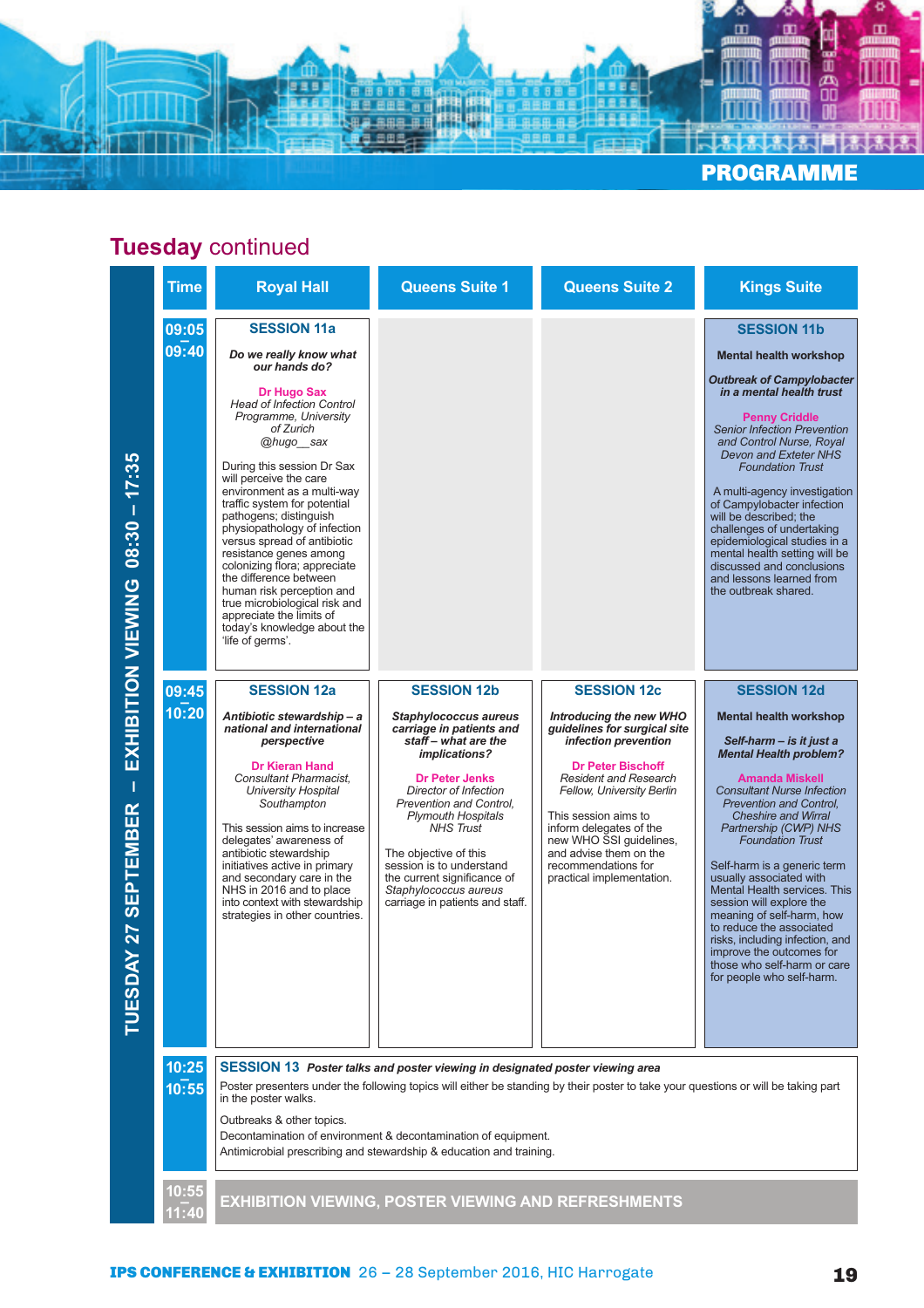

#### PROGRAMME

| <b>Time</b>    | <b>Royal Hall</b>                                                                                                                                                                                                                                                                                                                                                                                                                                                                                                                                                                                                                                                                                                                                                                                                                                                                                                                                            | <b>Queens Suite 1</b>                                                                                                                                                                                                                                                                                                                                                                                                                 | <b>Queens Suite 2</b>                                                                                                                                                                                                                                                                                                                                                                                                                                                                                                                                         | <b>Kings Suite</b>                                                                                                                                                                                                                                                                                                                                                                                                                                                                                                                                                                                                                                                                                                                                                                                                                                                                                                                                                                                             |
|----------------|--------------------------------------------------------------------------------------------------------------------------------------------------------------------------------------------------------------------------------------------------------------------------------------------------------------------------------------------------------------------------------------------------------------------------------------------------------------------------------------------------------------------------------------------------------------------------------------------------------------------------------------------------------------------------------------------------------------------------------------------------------------------------------------------------------------------------------------------------------------------------------------------------------------------------------------------------------------|---------------------------------------------------------------------------------------------------------------------------------------------------------------------------------------------------------------------------------------------------------------------------------------------------------------------------------------------------------------------------------------------------------------------------------------|---------------------------------------------------------------------------------------------------------------------------------------------------------------------------------------------------------------------------------------------------------------------------------------------------------------------------------------------------------------------------------------------------------------------------------------------------------------------------------------------------------------------------------------------------------------|----------------------------------------------------------------------------------------------------------------------------------------------------------------------------------------------------------------------------------------------------------------------------------------------------------------------------------------------------------------------------------------------------------------------------------------------------------------------------------------------------------------------------------------------------------------------------------------------------------------------------------------------------------------------------------------------------------------------------------------------------------------------------------------------------------------------------------------------------------------------------------------------------------------------------------------------------------------------------------------------------------------|
| 11:40<br>12:15 | <b>SESSION 14a</b><br>The effectiveness of<br>cleaning bundles - the<br><b>REACH study</b><br><b>Professor Brett Mitchell</b><br>Associate Professor of<br>Nursing and Director of the<br>Lifestyle Research Centre.<br>Avondale College of Higher<br>Education, Australia<br>@bgm 2012<br>This session will describe<br>an approach to evaluating<br>the effectiveness and<br>cost-effectiveness of<br>environmental cleaning in<br>11 Australian hospitals.                                                                                                                                                                                                                                                                                                                                                                                                                                                                                                | <b>SESSION 14b</b><br><b>MDR Gram-negative</b><br>outbreaks following<br>endoscopy - experiences<br>and recommendations<br>for practice<br><b>Dr Margreet Vos</b><br>Professor in Medical<br>Microbiology, Dept of Medical<br>Microbiology and Infectious<br>Diseases, Erasmus MC,<br>The Netherlands<br>During the session we will<br>explore how (un)safe is<br>ERCP; can we prevent<br>transmission from<br>microorganisms by ERCP | <b>SESSION 14c</b><br>Laminar air - review of<br>the evidence<br><b>Professor Hilary Humphreys</b><br><b>Professor of Clinical</b><br>Microbiology and<br>Consultant Microbiologist<br>Royal College of Surgeons<br>in Ireland<br>@HHumphreys11<br>The objectives of this session<br>are to review the original<br>data on the effectiveness of<br>laminar flow in preventing<br>prosthetic joint infections;<br>discuss recent literature that<br>disputes this; explore<br>possible reasons for this<br>discrepancy and suggest<br>what should happen next. | <b>SESSION 14d</b><br>Oral paper presentation 5<br>Attitudes of student nurses<br>to the use of non-sterile<br>clinical gloves<br><b>Associate Professor</b><br><b>Jennie Wilson</b><br><b>Professor Heather Loveday</b><br><b>Ms Aggie Bak</b><br><b>Mr Andrew Dunnett</b><br>University of West London<br>Oral paper presentation 6<br>A Student-led Investigation:<br>Hand-washing in a Primary<br><b>School Setting</b><br>Dona Foster <sup>1</sup> ,<br>Dr Christopher Flaherty <sup>2</sup> ,<br>Jo Eagle <sup>2</sup> , Edoardo Benali <sup>2</sup> ,<br><b>Isabelle Bonnie<sup>2</sup></b> , Harry<br>Creak <sup>2</sup> , Oscar Firth <sup>2</sup> , Harry<br>Foster <sup>2</sup> , Harriet Goddard <sup>2</sup> ,<br>Charlie Hodges <sup>2</sup> , Lydia<br>Johnson <sup>2</sup> , Will Matthews <sup>2</sup> ,<br>Ellie McBride <sup>2</sup> , Louis<br>Sharpe-Wood <sup>2</sup> , Tom Smith <sup>2</sup> ,<br>Prof Derrick Crook <sup>3</sup><br><sup>1</sup> IPS, <sup>2</sup> Cokethorpe School, |
| 12:20<br>12:55 | <b>SESSION 15a</b><br>How do we manage patients<br>who have diarrhoea and<br>vomiting in the Acute<br><b>Medical Unit (AMU)?</b><br><b>Matsikachando Moyo</b><br><b>Clinical Doctoral Research</b><br>Fellow at the Faculty of Health<br>Sciences, University of<br>Southampton<br>@matsika_dot_org<br>The objective of the session<br>is to enable attendees to<br>learn about an ethnographic<br>case study that investigated<br>the assessment and care of<br>patients with symptoms of<br>diarrhoea and vomiting in an<br>acute care setting. The<br>methods and findings will be<br>illustrated using narrative<br>and photographic evidence.<br>Attendees will be invited to<br>consider the solutions<br>proposed by clinicians to<br>overcome identified infection<br>prevention challenges and<br>their wider practice<br>implications. Finally, the<br>limitations of the case study<br>will be discussed and future<br>research topics suggested. | <b>SESSION 15b</b><br><b>Endoscope</b><br>decontamination: from<br>guidance to practice<br><b>Peter Hoffman</b><br><b>Consultant Clinical Scientist,</b><br><b>Public Health England</b><br>The objectives of this<br>session are to understand<br>the stages in endoscope<br>decontamination; appreciate<br>where and how things can<br>go wrong and be aware of<br>recent changes in guidance.                                      | <b>SESSION 15c</b><br><b>Patient warming in the</b><br>perioperative setting<br><b>Professor Judith Tanner</b><br>Professor of Adult Nursing,<br>University of Nottingham<br>The objective of this session<br>is to gain an understanding<br>of the evidence base and<br>importance of patient<br>warming in the perioperative<br>period.                                                                                                                                                                                                                     | <sup>3</sup> University of Oxford<br><b>SESSION 15d</b><br>Oral paper presentation 7<br><b>Managing repeated</b><br>screening for known CPE<br>carriers: once positive<br>always positive?<br><b>Siddharth Mookerjee,</b><br><b>Eleonora Dyakova, Frances</b><br>Davies, Kathleen Bamford,<br><b>Tracey Galletly, Eimear</b><br><b>Brannigan, Alison Holmes,</b><br><b>Jonathan Otter</b><br><b>Imperial College NHS</b><br><b>Healthcare Trust</b><br>Oral paper presentation 8<br><b>Exploring nurse</b><br>independent prescribers'<br>beliefs about prescribing<br>antimicrobials for upper<br>respiratory tract infections<br><b>Valerie Ness,</b><br><b>Dr Lesley Price,</b><br><b>Professor Kay Currie,</b><br><b>Professor Jackie Reilly</b><br>Glasgow Caledonian<br>University                                                                                                                                                                                                                       |
|                |                                                                                                                                                                                                                                                                                                                                                                                                                                                                                                                                                                                                                                                                                                                                                                                                                                                                                                                                                              | <b>EXHIBITION VIEWING, POSTER VIEWING AND LUNCH</b>                                                                                                                                                                                                                                                                                                                                                                                   |                                                                                                                                                                                                                                                                                                                                                                                                                                                                                                                                                               |                                                                                                                                                                                                                                                                                                                                                                                                                                                                                                                                                                                                                                                                                                                                                                                                                                                                                                                                                                                                                |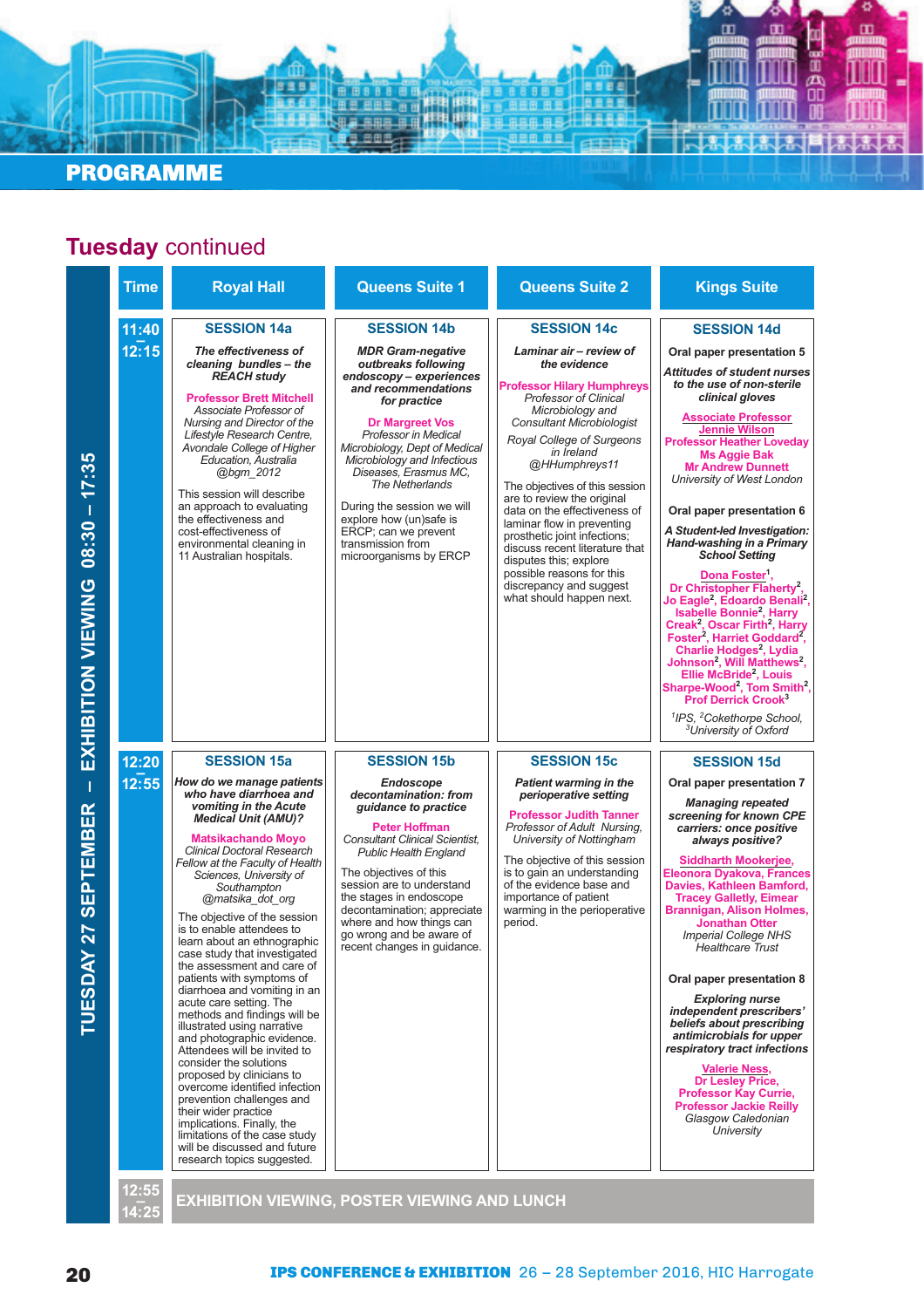

| 13:05<br>LUNCHTIME SYMPOSIUM, QUEENS SUITE 1 - ICNET PLC<br>HAIs: Electronic surveillance in infection prevention: local to national implementation<br>13:35<br>Tracey Cooper, Assistant Director of Nursing - Infection Prevention, Betsi Cadwaladr University Health Board.<br>Tracey Gauci, Assistant Director of Nursing - Infection Prevention and Control, Abertawe Bro Morgannwg University<br>Health Board.<br>Dafydd Williams, Specialist Matron Infection Prevention, Betsi Cadwaladr University Health Board.<br>14:25<br><b>SESSION 16a</b><br><b>SESSION 16b</b><br><b>SESSION 16c</b><br><b>SESSION 16d</b><br>$08:30 - 17:35$<br>15:00<br>Meeting the challenges of<br>Using focus groups to<br><b>Recognising and</b><br><b>MDR Gram-negatives-</b><br>improve compliance with<br>diagnosing infection in<br>experiences from Asia<br>infection prevention?<br>percutaneous wounds,<br><b>Frequency of use</b><br>and the infection risks of<br>and activation of<br>external fixators<br>Dr Moi Lin Ling<br><b>Marlene Hay</b><br>President of APSIC, the Asia<br>Senior IPC Nurse within<br>Pacific Group<br>Greater Glasgow and Clyde<br><b>Dr Julie Santy-Tomlinson</b><br>contents audit in 7 UK<br><b>Hospital Trusts</b><br>During this session Dr Ling<br>The objective of the session<br>The objective of this session<br>will outline her experiences<br>is to enable colleagues to<br>is to allow attendees to gain<br>EXHIBITION VIEWING<br><b>Dr Terry Grimmond</b><br>understand the infection<br>of managing MDR<br>an understanding of the<br>Gram-negatives at a tertiary<br>reason for the study.<br>risks of external fixators,<br>acute care hospital in<br>understand the advantages<br>and recognise the signs of<br>and disadvantages of using<br>infection in percutaneous<br>Singapore.<br>focus groups including ethical<br>wounds.<br>considerations in doing<br>Supported with an<br><b>Decreased bacterial</b><br>educational grant from<br>research with healthcare<br>contamination of dental<br><b>GAMA Healthcare</b><br>professionals. It will also<br>unit waterlines with the<br>give an insight into what<br>introduction of reverse<br>motivates doctors and nurses<br>osmosis water<br>to comply with IPC practice<br>and provide ideas of how<br><b>Emma Best</b><br><b>Sharon Kelly</b><br>the findings from the focus<br>groups can be used by IPC<br>Dr Kavita Sethi,<br>teams to improve<br>Peter Parnell <sup>1</sup><br>compliance with IPC.<br>Paul Verity <sup>2</sup><br>Т<br><sup>2</sup> Public Health England<br>27 SEPTEMBER<br><b>TUESDAY</b> | <b>Time</b> | <b>Royal Hall</b> | <b>Queens Suite 1</b> | <b>Queens Suite 2</b> | <b>Kings Suite</b>                                                                                                                                                                      |
|---------------------------------------------------------------------------------------------------------------------------------------------------------------------------------------------------------------------------------------------------------------------------------------------------------------------------------------------------------------------------------------------------------------------------------------------------------------------------------------------------------------------------------------------------------------------------------------------------------------------------------------------------------------------------------------------------------------------------------------------------------------------------------------------------------------------------------------------------------------------------------------------------------------------------------------------------------------------------------------------------------------------------------------------------------------------------------------------------------------------------------------------------------------------------------------------------------------------------------------------------------------------------------------------------------------------------------------------------------------------------------------------------------------------------------------------------------------------------------------------------------------------------------------------------------------------------------------------------------------------------------------------------------------------------------------------------------------------------------------------------------------------------------------------------------------------------------------------------------------------------------------------------------------------------------------------------------------------------------------------------------------------------------------------------------------------------------------------------------------------------------------------------------------------------------------------------------------------------------------------------------------------------------------------------------------------------------------------------------------------------------------------------------------------------------------------------------------------------------------------------------------------------------------------------------------------------------------------------------------------|-------------|-------------------|-----------------------|-----------------------|-----------------------------------------------------------------------------------------------------------------------------------------------------------------------------------------|
|                                                                                                                                                                                                                                                                                                                                                                                                                                                                                                                                                                                                                                                                                                                                                                                                                                                                                                                                                                                                                                                                                                                                                                                                                                                                                                                                                                                                                                                                                                                                                                                                                                                                                                                                                                                                                                                                                                                                                                                                                                                                                                                                                                                                                                                                                                                                                                                                                                                                                                                                                                                                                     |             |                   |                       |                       |                                                                                                                                                                                         |
|                                                                                                                                                                                                                                                                                                                                                                                                                                                                                                                                                                                                                                                                                                                                                                                                                                                                                                                                                                                                                                                                                                                                                                                                                                                                                                                                                                                                                                                                                                                                                                                                                                                                                                                                                                                                                                                                                                                                                                                                                                                                                                                                                                                                                                                                                                                                                                                                                                                                                                                                                                                                                     |             |                   |                       |                       |                                                                                                                                                                                         |
|                                                                                                                                                                                                                                                                                                                                                                                                                                                                                                                                                                                                                                                                                                                                                                                                                                                                                                                                                                                                                                                                                                                                                                                                                                                                                                                                                                                                                                                                                                                                                                                                                                                                                                                                                                                                                                                                                                                                                                                                                                                                                                                                                                                                                                                                                                                                                                                                                                                                                                                                                                                                                     |             |                   |                       |                       | Oral paper presentation 9<br>safety-engineered sharps<br>devices: a sharps container<br>Grimmond and Associates<br>Oral paper presentation 10<br><sup>1</sup> Leeds Teaching Hospitals, |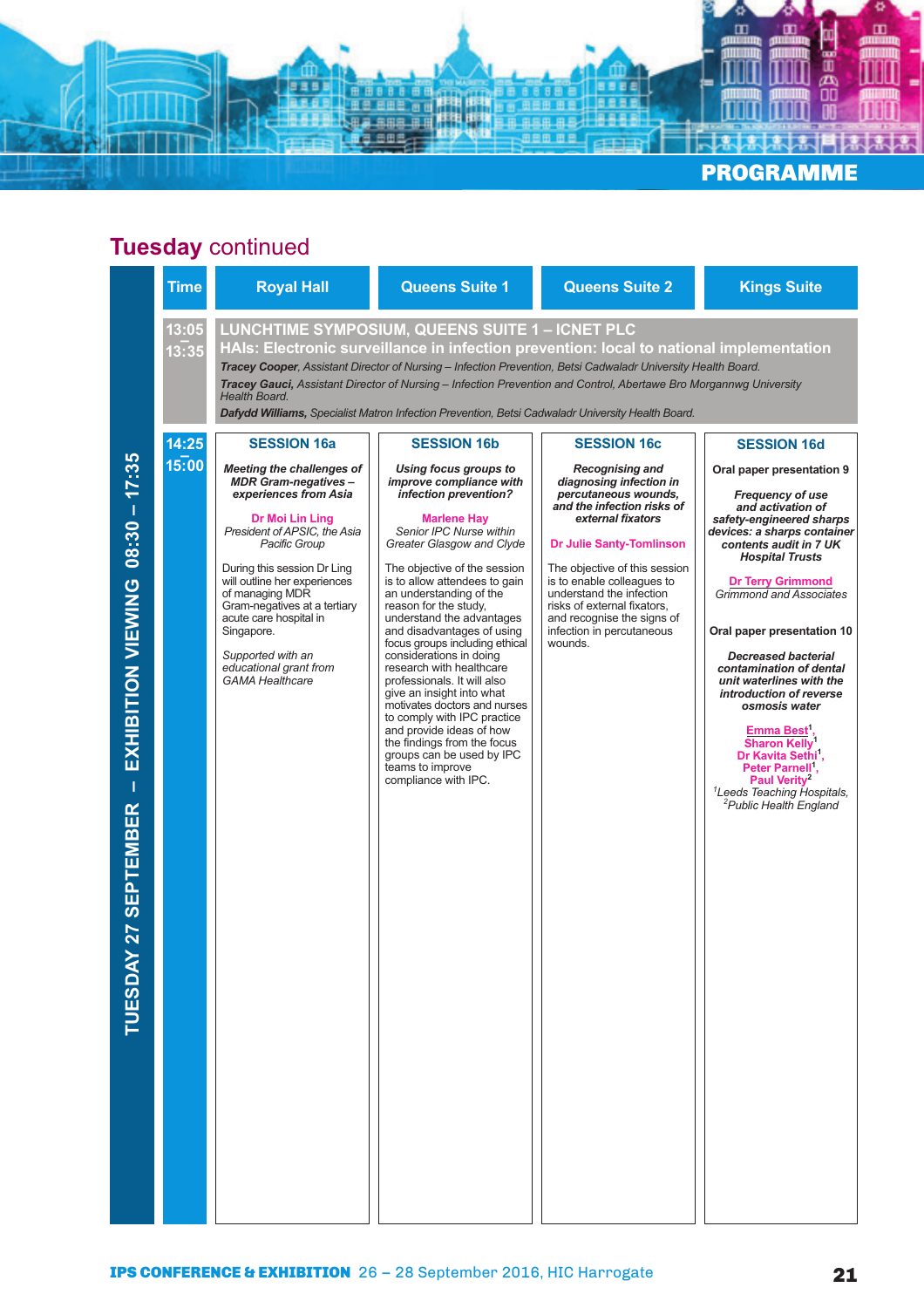#### PROGRAMME

### **Tuesday** continued

**BBB** 

無用馬

ø

 $\mathbf{m}$ 

٥ œ

 $\mathbf{r}$ 

명명

蕊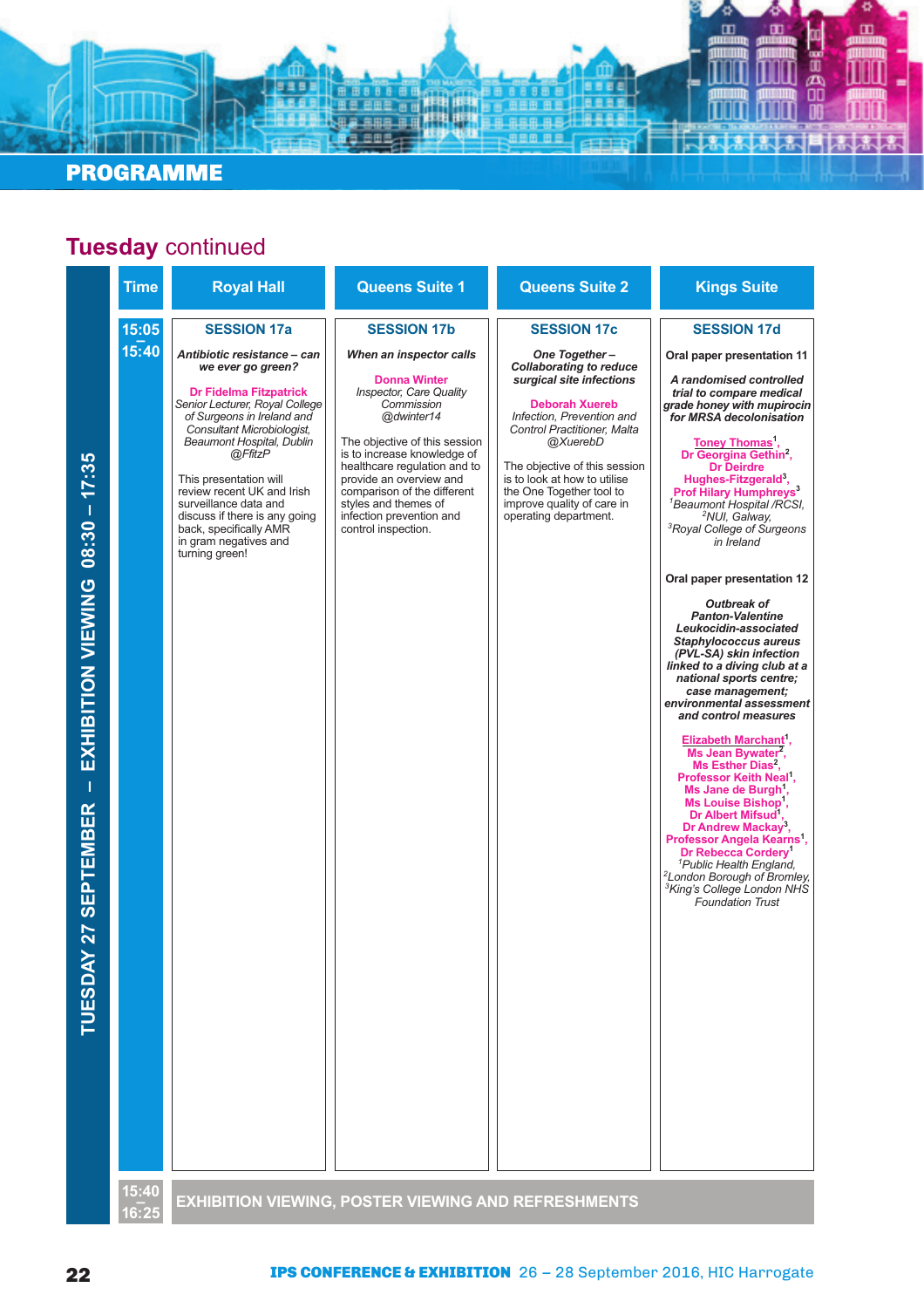

|                                                                                                  | <b>Time</b>    | <b>Royal Hall</b>                                                                                                                                                                                                                                                                                                                                                                                                                                                                                                                                                                                                                                                                                                                                                                                                                                                                                                         | <b>Queens Suite 1</b>                                                                                                                                                                                                                                                                                                                                                                                                                                                                                                                                                                                                                                                                                                                                                                                                                                                                                                                                                                                                                                                                                                                                                                                                                                                                                                                                                                                                                                                                                                                                                                                                                                                    | <b>Queens Suite 2</b> | <b>Kings Suite</b> |
|--------------------------------------------------------------------------------------------------|----------------|---------------------------------------------------------------------------------------------------------------------------------------------------------------------------------------------------------------------------------------------------------------------------------------------------------------------------------------------------------------------------------------------------------------------------------------------------------------------------------------------------------------------------------------------------------------------------------------------------------------------------------------------------------------------------------------------------------------------------------------------------------------------------------------------------------------------------------------------------------------------------------------------------------------------------|--------------------------------------------------------------------------------------------------------------------------------------------------------------------------------------------------------------------------------------------------------------------------------------------------------------------------------------------------------------------------------------------------------------------------------------------------------------------------------------------------------------------------------------------------------------------------------------------------------------------------------------------------------------------------------------------------------------------------------------------------------------------------------------------------------------------------------------------------------------------------------------------------------------------------------------------------------------------------------------------------------------------------------------------------------------------------------------------------------------------------------------------------------------------------------------------------------------------------------------------------------------------------------------------------------------------------------------------------------------------------------------------------------------------------------------------------------------------------------------------------------------------------------------------------------------------------------------------------------------------------------------------------------------------------|-----------------------|--------------------|
| 17:35<br>$08:30 -$<br>EXHIBITION VIEWING<br>1<br><b>SEPTEMBER</b><br><b>Z7</b><br><b>TUESDAY</b> | 16:25<br>17:35 | <b>SESSION 18a</b><br><b>Debate</b><br>This house believes that<br>contact precautions are<br>essential for the<br>management of patients<br>with MDROs<br>For the motion $-$<br><b>Dr Eli Perencevich</b><br><b>Tenured Professor of Internal</b><br>Medicine and Epidemiology,<br>University of Iowa, USA<br>@eliowa<br><b>VS</b><br>Against the motion -<br><b>Dr Fidelma Fitzpatrick</b><br>Senior Lecturer, Royal College<br>of Surgeons in Ireland and<br>Consultant Microbiologist,<br>Beaumont Hospital, Dublin<br>@FfitzP<br>Are contact precautions<br>essential for the management<br>of patients with MDROs, do<br>they work, or are we trying<br>to find and flog the<br>proverbial dead horse which<br>is no longer in the stable.<br>Leave your confirmation<br>bias at the door and let the<br>(academic) arguments<br>summarise, solidify and<br>convince you that you were<br>either right all along or | <b>SESSION 18b</b><br>Haemato-oncology an<br>infection prevention<br>dilemma<br><b>Pat Cattini</b><br>Lead Nurse / Deputy Director<br>Infection Prevention and<br>Control, The Royal Marsden<br><b>NHS Foundation Trust</b><br>@patcp66<br><b>Sarah Whitney</b><br><b>Matron Infection Prevention</b><br>and Control, Royal Marsden<br><b>NHS Foundation Trust.</b><br>The objective of this session<br>is to raise participant<br>awareness of the challenges<br>associated with endogenous<br>infection as opposed to<br>exogenous cross infection. It<br>will describe cross infection<br>issues in a haematology-<br>oncology setting. It will<br>describe some of the infection<br>issues associated with<br>chemotherapy especially<br>CRE and C. difficile and how<br>these are tackled at the RMH.<br>It will describe strategies to<br>mitigate risks and optimise<br>patient survival when faced<br>with multi resistant organisms<br>in bone marrow transplant<br>patients. At the end of the<br>session participants should<br>have a greater understanding<br>of the significance of<br>infection in this patient group.<br><b>SESSION 19a</b><br><i><b>Immunisation of</b></i><br>children against influenza<br>using the live attenuated<br>intra-nasal spray<br><b>Pauline MacDonald</b><br>Programme Director, National<br>Childhood Flu Immunisation<br>Taskforce, NHS England<br>@pauline573<br>The objective of the session<br>is to ensure delegates<br>understand the aim and<br>rationale for the extension<br>of the seasonal flu<br>immunisation programme<br>to children, the planned<br>role out and successes<br>and lessons learnt to date. |                       |                    |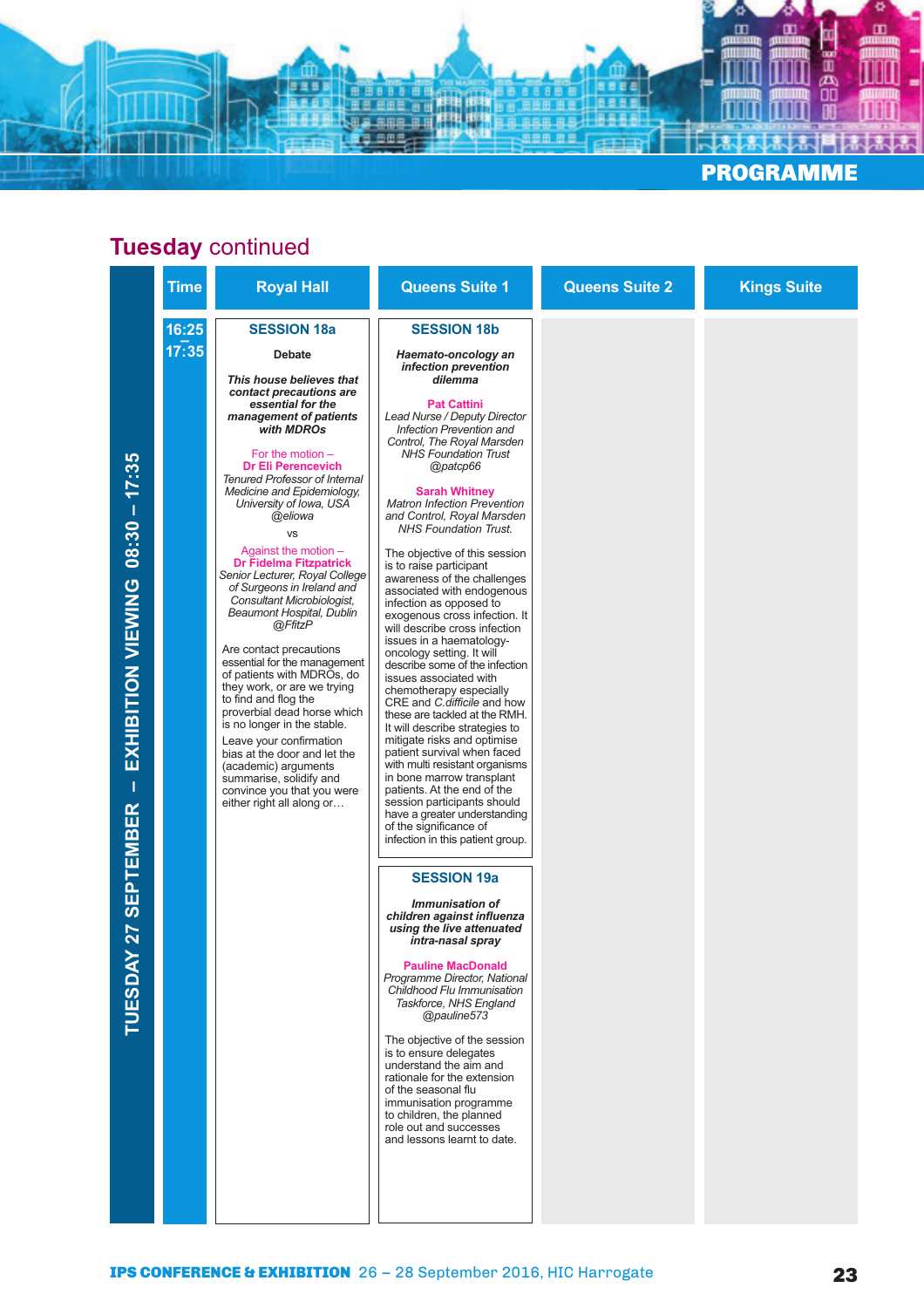

#### **Wednesday 28 September 2016**

|                                                      | <b>Time</b>    | <b>Royal Hall</b>                                                                                                                                                                                                                                                                                                                                                                                                                  | <b>Queens Suite 1</b>                                                                                                                                                                                                                                                                                                                                                                                                                                                                                                                                                                                                                                | <b>Queens Suite 2</b>                                                                                                                                                                                                                                                                                                                                                                                                                                                                                                                                                                                                                                  | <b>Kings Suite</b>                                                                                                                                                                                                                                                                                                                                                                                                                                                                                                         |
|------------------------------------------------------|----------------|------------------------------------------------------------------------------------------------------------------------------------------------------------------------------------------------------------------------------------------------------------------------------------------------------------------------------------------------------------------------------------------------------------------------------------|------------------------------------------------------------------------------------------------------------------------------------------------------------------------------------------------------------------------------------------------------------------------------------------------------------------------------------------------------------------------------------------------------------------------------------------------------------------------------------------------------------------------------------------------------------------------------------------------------------------------------------------------------|--------------------------------------------------------------------------------------------------------------------------------------------------------------------------------------------------------------------------------------------------------------------------------------------------------------------------------------------------------------------------------------------------------------------------------------------------------------------------------------------------------------------------------------------------------------------------------------------------------------------------------------------------------|----------------------------------------------------------------------------------------------------------------------------------------------------------------------------------------------------------------------------------------------------------------------------------------------------------------------------------------------------------------------------------------------------------------------------------------------------------------------------------------------------------------------------|
|                                                      |                |                                                                                                                                                                                                                                                                                                                                                                                                                                    | <b>Infection Prevention</b><br>in Dentistry One Day<br><b>Conference</b><br>The Dentistry programme is<br>run as a stand alone event.<br>Main conference delegates<br>may also attend this event.<br>Registration 08:00 - 09:00                                                                                                                                                                                                                                                                                                                                                                                                                      |                                                                                                                                                                                                                                                                                                                                                                                                                                                                                                                                                                                                                                                        | <b>Infection Prevention in</b><br><b>Care and at Home</b><br><b>One Day Conference</b><br>The Care Home programme<br>is run as a stand alone event<br>and the timings differ form<br>those on the main programme.<br>Main conference delegates<br>may also attend this event.<br>Registration 08:45 - 09:20                                                                                                                                                                                                                |
|                                                      | 09:00          | <b>SESSION 20a</b>                                                                                                                                                                                                                                                                                                                                                                                                                 | <b>SESSION 20b</b>                                                                                                                                                                                                                                                                                                                                                                                                                                                                                                                                                                                                                                   | <b>SESSION 20c</b>                                                                                                                                                                                                                                                                                                                                                                                                                                                                                                                                                                                                                                     | <b>SESSION 1</b>                                                                                                                                                                                                                                                                                                                                                                                                                                                                                                           |
| EXHIBITION VIEWING 09:00 - 14:20<br><b>SEPTEMBER</b> | 09:35          | <b>Ayliffe Lecture</b><br>Using science to guide<br>hand hygiene surveillance<br>and improvement<br><b>Dr Eli Perencevich</b><br><b>Tenured Professor of Internal</b><br>Medicine and Epidemiology,<br>University of Iowa, USA<br>@eliowa<br>The objective of this session<br>is to review the evidence<br>supporting methods for<br>measuring hand hygiene<br>compliance and selecting<br>interventions to improve<br>compliance. | <b>Spreading odontogenic</b><br>infections and severe<br>oral sepsis<br>Dr. Riina<br>Rautemaa-Richardson<br><b>Consultant in Medical</b><br><b>Mycology and Senior</b><br>Lecturer in Infectious<br><b>Diseases and Medical</b><br><b>Education, The University</b><br>of Manchester<br>The aim of this lecture is to<br>provide a holistic insight to<br>odontogenic infections<br>and their management,<br>summarise the impact of<br>the medical history and<br>the immunological status<br>of the patient on the risk<br>of developing severe<br>complications and provide<br>practical advise how these<br>can be assessed in a GDP<br>setting. | <b>Ambulance Forum</b><br>Workshop<br><b>IPC</b> in a volunteer<br>organisation - a road trip!<br><b>Stevie Slade</b><br><b>Clinical Development</b><br>Manager, St Johns<br>Ambulance<br>The objective of this session<br>is to describe the challenging<br>journey SJA has taken, how<br>is it different form other<br>healthcare situations and to<br>show the challenges we<br>faced along the way and<br>what we have achieved.                                                                                                                                                                                                                   | $09:20 - 09:55$<br>A matter of time and touch<br><b>Roy Browning</b><br><b>Senior Nurse Infection</b><br><b>Prevention &amp; Control</b><br><b>NHS Grampian</b><br>The objective of this session<br>is to identify facts between<br>time (and growth) and<br>touch in relation to the risk<br>and potential transfer of<br>organisms. To dispel myths<br>about what we perceive to<br>be a real risk or rumour for<br>the transfer of organisms.<br>To identify the risks from<br>our environment and<br>everyday objects. |
| <b>AY 28</b><br>WEDNESD                              | 09:40<br>10:15 | <b>SESSION 21a</b><br>Infection prevention and<br>control staffing, what's<br>the story?<br><b>Professor Brett Mitchell</b><br>Associate Professor of<br>Nursing and Director of the<br>Lifestyle Research Centre,<br>Avondale College of Higher<br>Education, Australia<br>@bgm 2012<br>This lecture will explore<br>infection prevention and<br>control staffing, outcomes<br>and the role of credentialing.                     | <b>SESSION 21b</b><br><b>PHE studies on the</b><br>transmission of prions and<br>the efficacy of washer<br>disinfectors<br>Dr Jimmy Walker<br>Scientific Leader in Water<br>Microbiology and<br>Decontamination, Public<br><b>Health England</b><br>@biofilmjimmy<br>The objective of this session<br>is to highlight the infection<br>risk associated with dental<br>instruments from<br>microorganisms and prions<br>discuss what guidelines are<br>available and explain what<br>to look for when assessing<br>decontamination risk.                                                                                                              | <b>SESSION 21c</b><br><b>Ambulance Forum</b><br><b>Workshop</b><br><b>Feasibility of pre-hospital</b><br>sepsis management<br><b>Kirsty Lee Morgan</b><br><b>Head of Infection Prevention</b><br>and Control East Midlands<br><b>Ambulance Service</b><br><b>Jonathon Chippendale</b><br>Clinical Lead for Sepsis,<br><b>East Midlands</b><br><b>Ambulance Service</b><br>The objectives of this session<br>are to discuss the EMAS<br>sepsis feasibility study;<br>explore the successes and<br>learning from the feasibility<br>study and to discuss the<br>implications for Trust wide<br>roll out of pre-hospital blood<br>cultures and antibiotic | <b>SESSION 2</b><br>$09:55 - 10:30$<br>Laundry - New insights<br><b>Professor Sally Bloomfield</b><br><b>Visiting Professor, London</b><br><b>School of Hygiene</b><br>and Tropical Medicine<br>@SallyFBloom<br>The objective of this session<br>is to review existing and<br>new data on how<br>temperature, detergent<br>formulation and wash cycle<br>conditions affect hygiene<br>efficacy of machine<br>laundering and evaluate<br>implications for laundering<br>recommendations.                                    |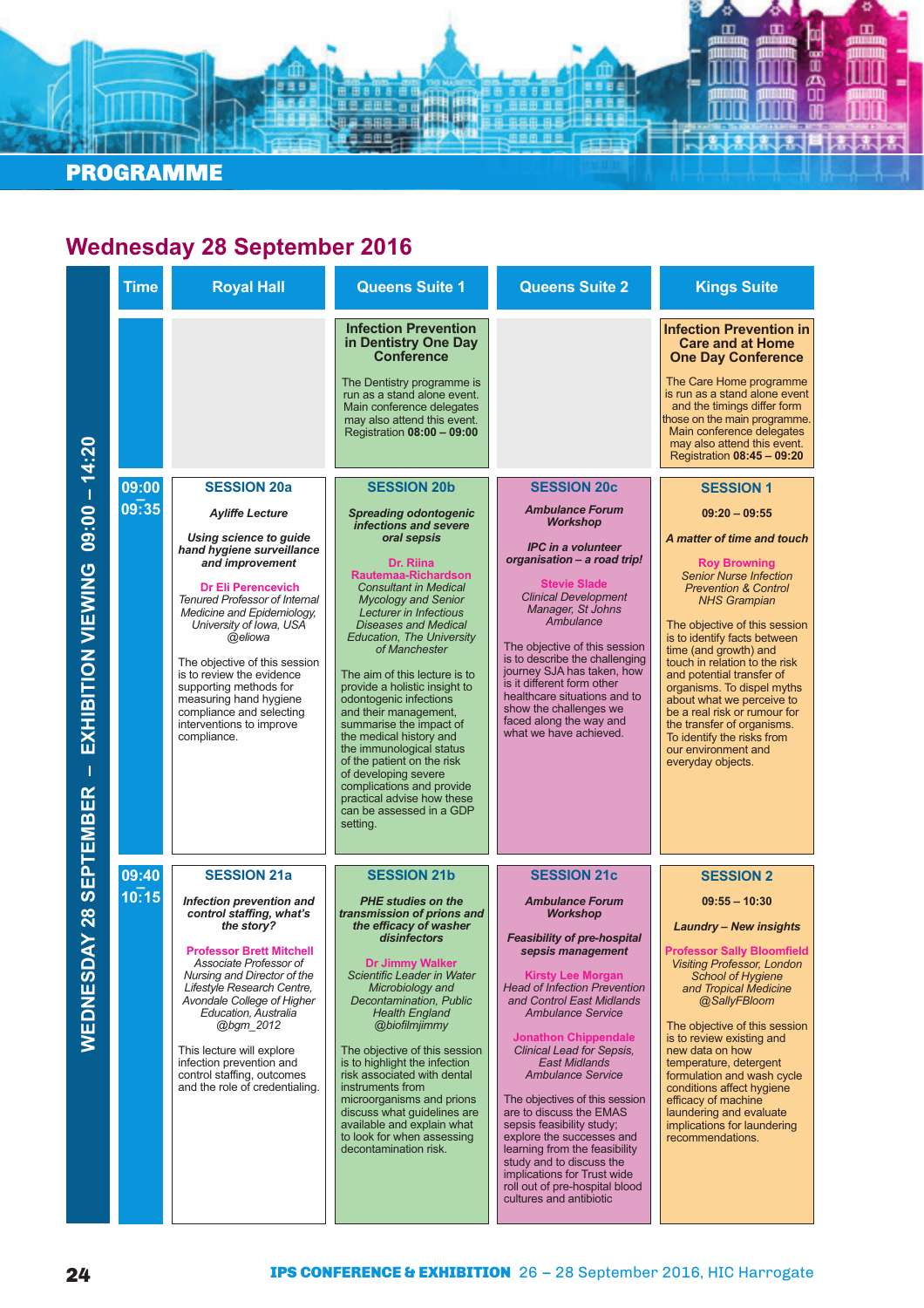

# **Wednesday** continued

|                                                                                     | <b>Time</b>    | <b>Royal Hall</b>                                                                                                                                                                                                                                                                                                                                                                                                                                                                                                                                                 | <b>Queens Suite 1</b>                                                                                                                                                                                                                                                                                                                                                                                                                                                                                                                                                             | <b>Queens Suite 2</b>                                                                                                                                                                                                                                                                                                                                                                                                                                                                                                                                                         | <b>Kings Suite</b>                                                                                                                                                                                                                                                                                                                                                                                                                                                                                                                                                                             |
|-------------------------------------------------------------------------------------|----------------|-------------------------------------------------------------------------------------------------------------------------------------------------------------------------------------------------------------------------------------------------------------------------------------------------------------------------------------------------------------------------------------------------------------------------------------------------------------------------------------------------------------------------------------------------------------------|-----------------------------------------------------------------------------------------------------------------------------------------------------------------------------------------------------------------------------------------------------------------------------------------------------------------------------------------------------------------------------------------------------------------------------------------------------------------------------------------------------------------------------------------------------------------------------------|-------------------------------------------------------------------------------------------------------------------------------------------------------------------------------------------------------------------------------------------------------------------------------------------------------------------------------------------------------------------------------------------------------------------------------------------------------------------------------------------------------------------------------------------------------------------------------|------------------------------------------------------------------------------------------------------------------------------------------------------------------------------------------------------------------------------------------------------------------------------------------------------------------------------------------------------------------------------------------------------------------------------------------------------------------------------------------------------------------------------------------------------------------------------------------------|
|                                                                                     | 10:10<br>10:55 |                                                                                                                                                                                                                                                                                                                                                                                                                                                                                                                                                                   | EXHIBITION VIEWING, POSTER VIEWING AND REFRESHMENTS                                                                                                                                                                                                                                                                                                                                                                                                                                                                                                                               |                                                                                                                                                                                                                                                                                                                                                                                                                                                                                                                                                                               | <b>SESSION 3</b><br>$10:30 - 11:05$                                                                                                                                                                                                                                                                                                                                                                                                                                                                                                                                                            |
| $-14:20$<br>09:00                                                                   | 10:55<br>11:30 | <b>SESSION 22a</b><br>Infection control and<br>prevention in British<br>hospitals between<br>1870 and 1970<br><b>Marguerite Dupree</b><br>Honorary Professor of Social<br>and Medical History,<br>Centre for the History of<br>Medicine, University<br>of Glasgow<br><b>Ann-Marie Rafferty</b><br>Professor of Nursing Policy,<br>King's College London<br>@annemarieraffer<br>This session will provide<br>historical insights into<br>infection control practices in<br>four British hospitals                                                                  | <b>SESSION 22b</b><br><b>Surveillance for</b><br>antimicrobial resistance<br>in dentistry - no room<br>for complacency<br><b>Professor Andrew Smith</b><br><b>Consultant and Professor</b><br>of Clinical Bacteriology,<br>University of Glasgow<br>The objective of this session<br>are to provide an awareness<br>of the principles of<br>antimicrobial stewardship as<br>applied to dental practice;<br>discuss the different<br>mechanisms of antimicrobial<br>resistance likely to be found<br>in bacteria causing oral<br>infections and provide an<br>understanding of the | <b>SESSION 22c</b><br><b>Audit and Surveillance</b><br><b>Workshop</b><br><b>Enhanced surveillance of</b><br>carbapenemase-producing<br><b>Gram-negative bacteria</b><br>in England<br><b>Dr Russell Hope</b><br><b>Head of Mandatory</b><br><b>Bacteraemia and CDI</b><br><b>Surveillance Section</b><br><b>Public Health England</b><br>The objective of the session<br>is to describe the web-based<br>system used in the<br>enhanced surveillance of<br>carbapenemase-producing<br>Gram-negative bacteria in<br>England and present results<br>from the first year of the | Outbreaks – recognise,<br>report, control<br><b>Dr Evonne T. Curran</b><br><b>Nurse Consultant, Health</b><br><b>Protection Scotland</b><br>@EvonneTCurran<br>The objective of this<br>presentation is to discuss<br>why it's important to be<br>continuously vigilant, why<br>we sometimes get it wrong<br>and how to prevent, prepare<br>for, recognise and gain<br>control during an outbreak.<br>$11:05 - 11:50$                                                                                                                                                                           |
| EXHIBITION VIEWING                                                                  |                | between 1870 and 1970,<br>allowing audience members<br>to reflect on their relevance<br>for hospital infection control<br>practices today.                                                                                                                                                                                                                                                                                                                                                                                                                        | epidemiology of<br>antimicrobial susceptibility<br>patterns in oral infections.                                                                                                                                                                                                                                                                                                                                                                                                                                                                                                   | surveillance programme.                                                                                                                                                                                                                                                                                                                                                                                                                                                                                                                                                       | <b>EXHIBITION AND</b><br><b>REFRESHMENT</b><br><b>BREAK</b>                                                                                                                                                                                                                                                                                                                                                                                                                                                                                                                                    |
| $\overline{\phantom{a}}$<br><b>SEPTEMBER</b><br>$\frac{8}{2}$<br>≹<br><b>NEDNES</b> | 11:35<br>12:10 | <b>SESSION 23a</b><br><b>Working In Sierra Leone</b><br>during the Ebola crisis<br><b>Isata Victoria Mandoh</b><br><b>Advanced Nursing Student</b><br>University of Nottingham<br>The objectives or this<br>session are to understand<br>the Sierra Leonean context<br>during the 2014-2015 Ebola<br>Virus Disease outbreak;<br>identify the barriers to a<br>successful prevention<br>strategy; identify successful<br>components of the prevention<br>strategy and to develop a<br>community led collaborative<br>strategy for highly<br>communicable diseases. | <b>SESSION 23b</b><br>Infection prevention and<br>control in dental labs<br><b>Dr Rebecca Taylor</b><br>Senior Lecturer, School<br>of Healthcare Science.<br><b>Faculty of Science and</b><br><b>Engineering, Manchester</b><br><b>Metropolitan University</b><br>Infection control issues<br>pertinent to Dental<br><b>Technology laboratories</b><br>will be introduced and the<br>importance of communication<br>practises between the dental<br>team will be highlighted<br>to ensure effective<br>decontamination of dental<br>prostheses.                                   | <b>SESSION 23c</b><br><b>Audit and Surveillance</b><br><b>Workshop</b><br><b>Surgical Site Infection</b><br>surveillance: behind the<br>scenes<br><b>Pauline Harrington</b><br><b>Senior Infection Control</b><br><b>Nurse, Public Health</b><br>England<br>The objective of this session<br>is for attendees to understand<br>what is involved in running a<br>national SSI surveillance<br>service and how surveillance<br>can be used to improve<br>clinical practice.                                                                                                     | <b>SESSION 4</b><br>$11:50 - 12:25$<br><b>Using IPC audits to drive</b><br>quality improvement<br><b>Gary Cousins</b><br><b>Infection Control &amp; Clinical</b><br><b>Development, Four Seasons</b><br>Healthcare<br>During this session Gary<br>will define quality, identify<br>difference between Quality<br><b>Assurance and Quality</b><br>Improvement. He will also<br>discuss auditing methods to<br>obtain accurate results,<br>identify who should be<br>involved in the auditing<br>process. And finally discuss<br>why quality improvement<br>is essential and who can<br>benefit. |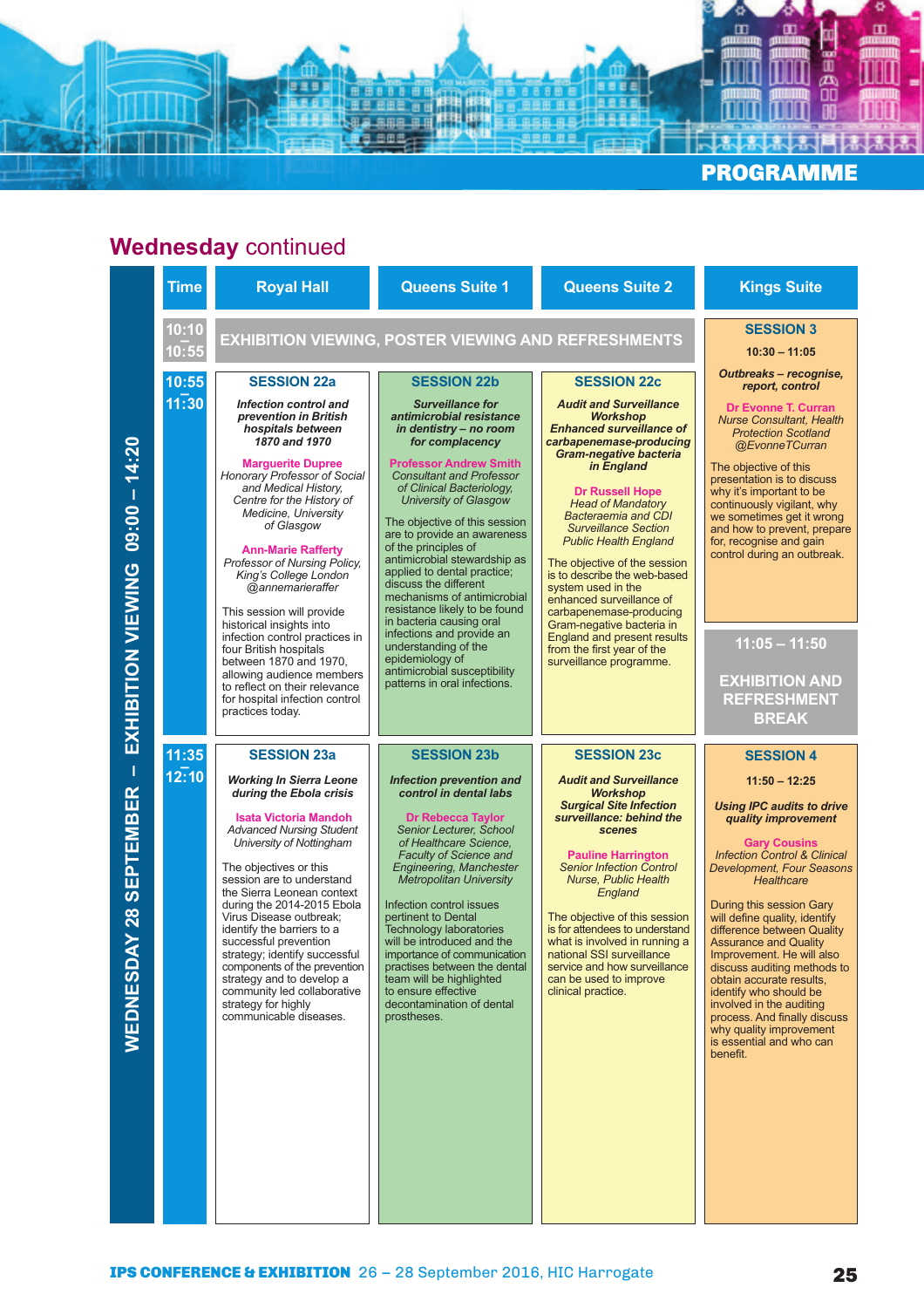

### **Wednesday** continued

| <b>Time</b>                                                         | <b>Royal Hall</b>                                                                                                                                                                                                                                                                                                                                                                                                                                                                                                                                                                                                                                                                                                                           | <b>Queens Suite 1</b>                                                                                                                                                                                                                                                                                                                                                                                                                                                                                                                      | <b>Queens Suite 2</b> | <b>Kings Suite</b>                                                                                                                                                                                                                                                                                                                                                                                                                                                                                                                                                                                                                                                          |
|---------------------------------------------------------------------|---------------------------------------------------------------------------------------------------------------------------------------------------------------------------------------------------------------------------------------------------------------------------------------------------------------------------------------------------------------------------------------------------------------------------------------------------------------------------------------------------------------------------------------------------------------------------------------------------------------------------------------------------------------------------------------------------------------------------------------------|--------------------------------------------------------------------------------------------------------------------------------------------------------------------------------------------------------------------------------------------------------------------------------------------------------------------------------------------------------------------------------------------------------------------------------------------------------------------------------------------------------------------------------------------|-----------------------|-----------------------------------------------------------------------------------------------------------------------------------------------------------------------------------------------------------------------------------------------------------------------------------------------------------------------------------------------------------------------------------------------------------------------------------------------------------------------------------------------------------------------------------------------------------------------------------------------------------------------------------------------------------------------------|
| 12:15<br>12:50<br>EXHIBITION VIEWING 09:00 - 14:20                  | <b>SESSION 24a</b><br><b>Reflections</b><br><b>Dr Jon Otter</b><br>Epidemiologist, Imperial<br>College Healthcare NHS Trust<br>@jonotter<br>During conference Jon will<br>ask conference attendees<br>to vote via the conference<br>app for their preferred<br>presentation. Voting will close<br>at Midnight on Tuesday 27th<br>Sept, and Jon will present<br>the presentation which<br>receives the most votes.<br>The presentations to<br>choose from are:<br>How to control CPE<br>(or not).<br>$\bullet$<br>Use of social media by<br>healthcare professionals -<br>useful or a waste of time?<br>$\bullet$<br>Your hospital room can<br>make you sick! Why we<br>need to do a better job of<br>hospital cleaning and<br>disinfection. | <b>SESSION 24b</b><br><b>Fact and fiction</b><br><b>Microbial risks and</b><br>control in dental settings<br><b>Peter Hoffman</b><br><b>Consultant Clinical Scientist.</b><br><b>Public Health England</b><br>The objectives of this session<br>are to explore how dental<br>settings and instruments are<br>contaminated and by what;<br>Identify the significance of<br>contamination from various<br>sources in dental settings<br>and outline the significance<br>of decontamination of dental<br>instruments and the<br>environment.  |                       | <b>SESSION 5</b><br>$12:25 - 13:00$<br><b>Surveillance of</b><br>healthcare-acquired<br>infection in the<br>homecare service<br><b>Eilish Creamer</b><br><b>VHI Homecare</b><br>During this presentation<br>Eilish will describe how to<br>use surveillance methods to<br>identify homecare-acquired<br>infection, transmissible<br>disease/conditions present<br>on admission or homecare-<br>acquired. Eilish will help you<br>establish the best methods<br>for conducting surveillance<br>and make recommendation<br>for improving practice and<br>reducing infection/conditions.<br>$13:00 - 14:00$<br><b>EXHIBITION</b><br><b>VIEWING, POSTER</b>                     |
| T<br>DAY 28 SEPTEMBER<br>12:50<br>14:20<br>13:40<br>14:15<br>WEDNES |                                                                                                                                                                                                                                                                                                                                                                                                                                                                                                                                                                                                                                                                                                                                             | <b>EXHIBITION VIEWING, POSTER VIEWING AND LUNCH</b><br><b>SESSION 25</b><br><b>Oral sex and human</b><br>papilloma virus - the<br>missing link<br><b>Natalie Foley</b><br><b>Infection Control</b><br>Consultancy, Eastbourne<br>Delegates will gain<br>knowledge on the<br>microbiology of HPV and<br>route of transmission.<br>Current quidance for the<br>identification, treatment<br>and precautions to prevent<br><b>HPV</b> contact Government<br>advice and statistics on<br>vaccination programme,<br>target audience and trends. |                       | <b>VIEWING AND</b><br><b>LUNCH</b><br><b>SESSION 6</b><br>$14:00 - 14:35$<br><b>Visualising the invisible</b><br><b>Dr Colin MacDuff</b><br><b>Senior Researcher Fellow</b><br>The Glasgow School of Art<br><b>Professor Alastair</b><br><b>MacDonald</b><br><b>Senior Researcher School</b><br>of Design, The Glasgow<br>School of Art<br>During this session<br>Dr MacDuff and Professor<br><b>MacDonald will discuss</b><br>healthcare staff visualisation<br>of invisible pathogens,<br>dynamic visualisation of new<br>research data in context,<br>evaluation of a tablet-based<br>educational tool, and the<br>development of a new ideas<br>network for this field. |